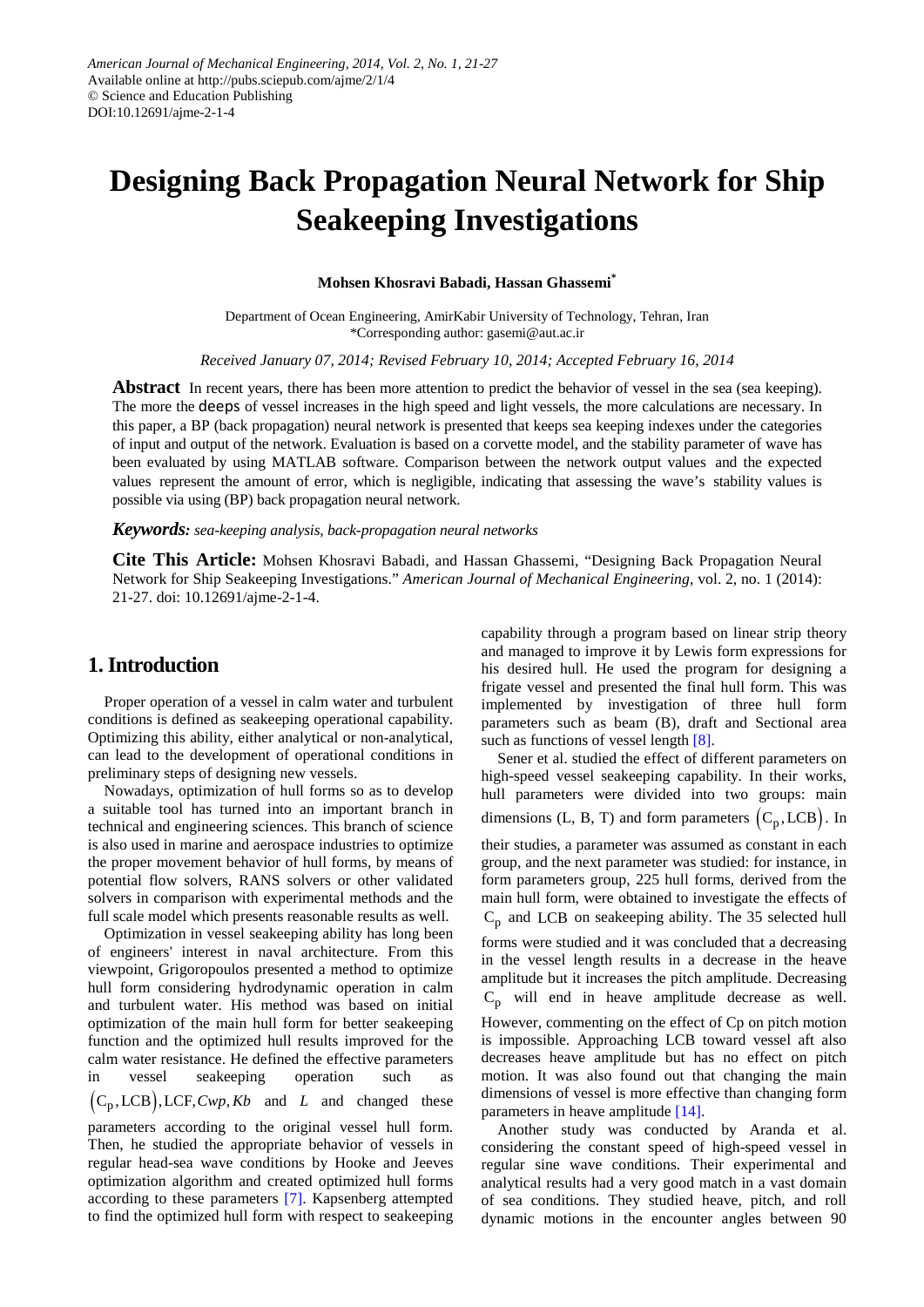degrees and 180 degrees. Their method was based on genetic algorithm and nonlinear optimization algorithm, and their initial data was obtained through system identification [\[9\].](#page-6-3)

E. Sarioz calculated 2-D damping and added mass coefficients using Frank Close-Fit method, and by his method he could investigate effects of some geometrical and hull form coefficient on seakeeping criteria [\[5\].](#page-6-4)

Combining of seakeeping related theories for ship design is done completely by Faltinsen and Svensen in 1990. Whole seakeeping theories for ships are introduced and strip theories, at least in preliminary design stage, are considered as the best and most practical method (by ignoring some limitations) for calculating ship motions in waves [\[11\].](#page-6-5)

The most recent studies are carried out by Trincas et al. (2001), Alkan et al. (2003), Nabergoj et al. (2003), and Sayli et al. (2010) among which Trincas proposed an inverse problem solution of optimal hull forms and the others worked on the base of statistical analysis using a large amount of ship motion data related to various parameters in multi-linear models. [\[1\]](#page-6-6)

Cepowski presented a method which makes it possible to determine optimum hull form of passenger car ferry with regard to selected sea-keeping qualities and added resistance in waves. In the first phase of investigations, a hull form characterized by the highest qualities was selected from the list of similar ships. Next, its optimum dimension ratios were determined. Design criteria were formulated by using a method based on deterministic scenarios, but objective functions of partial targets were determined in the form of artificial neural networks. For selection, the best design variant elements of fuzzy logic were used, which made it possible to show merits of the design by means of linguistic variables. Such approach made it possible to find the best hull form and its dimensions from the point of view of all considered criteria simultaneously [\[15\].](#page-6-7)

In another paper, Cepowski presented the modeling of a car passenger ferry ship design parameters with respect to these design criteria such as sea-keeping qualities and additional resistance in waves. In the first part of the investigations, the approximations of selected statistical parameters of design criteria of ferry ship were elaborated with respect to ship design parameters. The approximation functions were obtained with the use of artificial neural networks. In the second part of the investigations, design solutions were searched for by applying the single and multi-criteria optimization methods. The multi-criteria optimization was performed by using Pareto method. Such approach made it possible to present solutions in such a form as to allow decision makers (ship owners, designers) to select the most favorable solutions in each individual case [\[16\].](#page-6-8)

Tomasz Cepowski researched to elaborate design guidelines which could make it possible to improve seakeeping qualities of passenger-car ferries. The investigations for design guidelines were prepared in the form of regression functions as well as artificial neural networks on the basis of the results obtained from calculations with the use of numerical methods based on the theory of planar flow around a body [\[2\].](#page-6-9)

David Winyall describes ongoing research to develop a flexible 3D hull form design process and modules with associated performance models, and integrate these modules into an existing ship synthesis model (SSM) in a multi-objective optimization approach to perform Naval Ship Concept and Requirements Exploration (C&RE). Effectiveness is initially based on seakeeping indices and resistance, and then extended to a multi-objective genetic optimization of an Offshore Patrol Vessel (OPV) total ship design. Overall Measure of Effectiveness (OMOE) used in this process which is based on expert opinion and pair wise comparison. In this method cost and risk considered beside use of relatively simple and traditional parametric hull form model and design variables (LBP, B, D, T, Cp, Cx, Crd) with performance based on parametric resistance algorithms (Holtrop 1984) and seakeeping indices (Bales 1980) [\[3\].](#page-6-10)

One parameter or one variable cannot be used in order to evaluate and define seakeeping ability; rather a group of variables and parameters is required for evaluation. Here, eight parameters and variables, such as heave motion, pitch motion, relative speed, absolute acceleration and roll motion are considered.

The quality of a vessel seakeeping is defined as staying in the sea at all times. In sailing a vessel and all responses in the six states, it is assumed that the vessel does not lose its rigidity. Initial study of the vessel response in ideal long waves without considering the motion interactions is not correct due to the force distribution; motion-like heave generates pitch motion.

Increasing production of high speedvessels and demands for passenger's convenience are the most important reasons for researcher's interest in predicting the behavior of the vessels. First steps in order to take this important matter was harvested by Ursell (1949) and St. Denis and Pierson (St Denis and Pierson) in the twentieth century. Prediction of vessel behavior in the sea isrelatively morecomplex than the other ship's calculations. Therefore, its position in the design cycle, and comparisons were small in the past. Analyzing the behavior of the vessel at sea, followings have particular importance [\[17\]:](#page-6-11)

- Predicting environmental conditions that the vessel situated
- Calculation of vessel behavior
- Set of criteria for evaluating vessel behavior at sea

Comparing different designs or evaluating a specific plan is dependent on the accuracy of the mentioned areas. Analyzing Vessel behavior at sea depends on the environment in which the vessel located and comparing criteria. These criteria in different vessels varies according to the vessel 's type. For example, evaluation criterion in a passenger vessel is increasing passenger's comfort while in a military one it's decreasing the helideck motions. Artificial neural network is a new information processing system based on the brain's structure. Discovering the activities of brain's nerve cells is the basis of the proposed mechanism. With smart features and capabilities of the human learning ability, these networks are expanding in two dimensions, in the first dimension of neural networks have taken steps in order to further coincidence with the capabilities of the human mind in recent years, and in the second dimension, the scope of their application is increasing. Developments are sensible in engineering evaluation domains in recent years [\[18\].](#page-6-12) This paper present what modeled in MATLAB software on ship's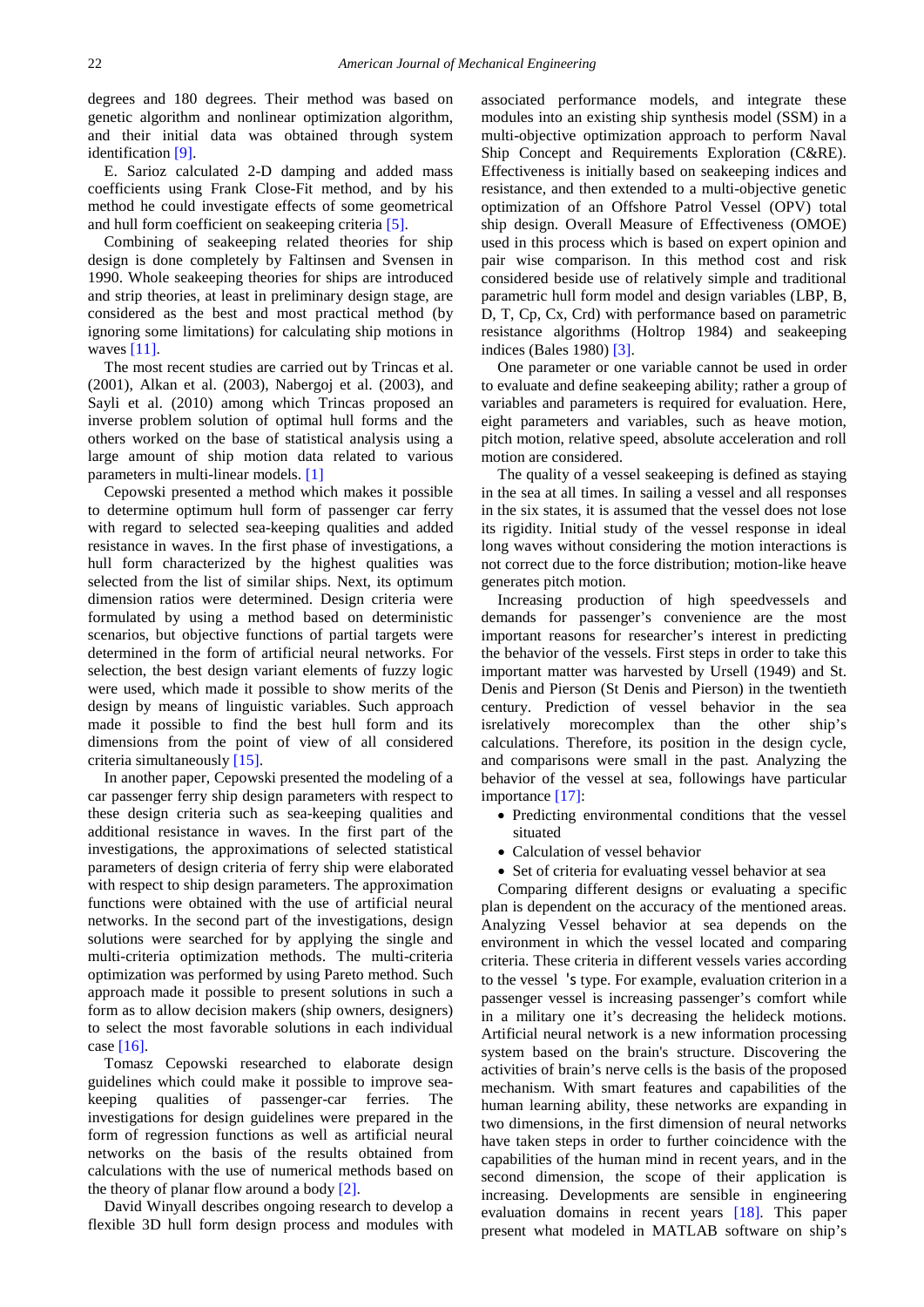Sea keeping using an artificial back propagation (BP) neural network, in order to establish the evaluation of ship sea keeping. Neural network simulations as a recent development were founded before the advance of computers and experienced at least one major hurdle and several historical periods. Many important advances are obtained with a simple and inexpensive duplication and computer simulations. Following an initial period of enthusiasm and activity in this area, an era has passed with reluctance to these matters. The first artificial neuron was built in 1943 by a neurophysiologist Warren McCulloch and the logician Walter Pits. But the limitations of the technology at that time did not allow them to do more [\[15\].](#page-6-7)

## **2. Back-Propagation Neural Networks**

Figure 1 is a BP network structure:



**Figure 1.** The structure of Back Propagation Neural Networks

The procedure of BP neural network learning algorithm, is as follows:

Step 0. Initialize weighting

Step 1. Create  $n_{in}$  input nodes,  $n_{hidden}$  hidden nodes

and  $n_{out}$  output nodes in the network

Step 2. Repeat steps 3 and 4 to reach the optimum condition (minimum fault)

Step 3. Release the example of x to forward on your network, for every x belonging to the training examples

Step 4. Move backwards Error E in the network.

BP algorithm is often repeated many times before the end. There are different conditions for termination of the algorithm, including:

- stop after a specified number of iterations

- Stop when the error is less than a specified value

- Stop when the error in the verification of examples coincides with specific pattern.

The method used in this paper is the second one. Figure 2 shows the training curve of this network resulted from BP algorithm.



**Figure 2.** Learning Curve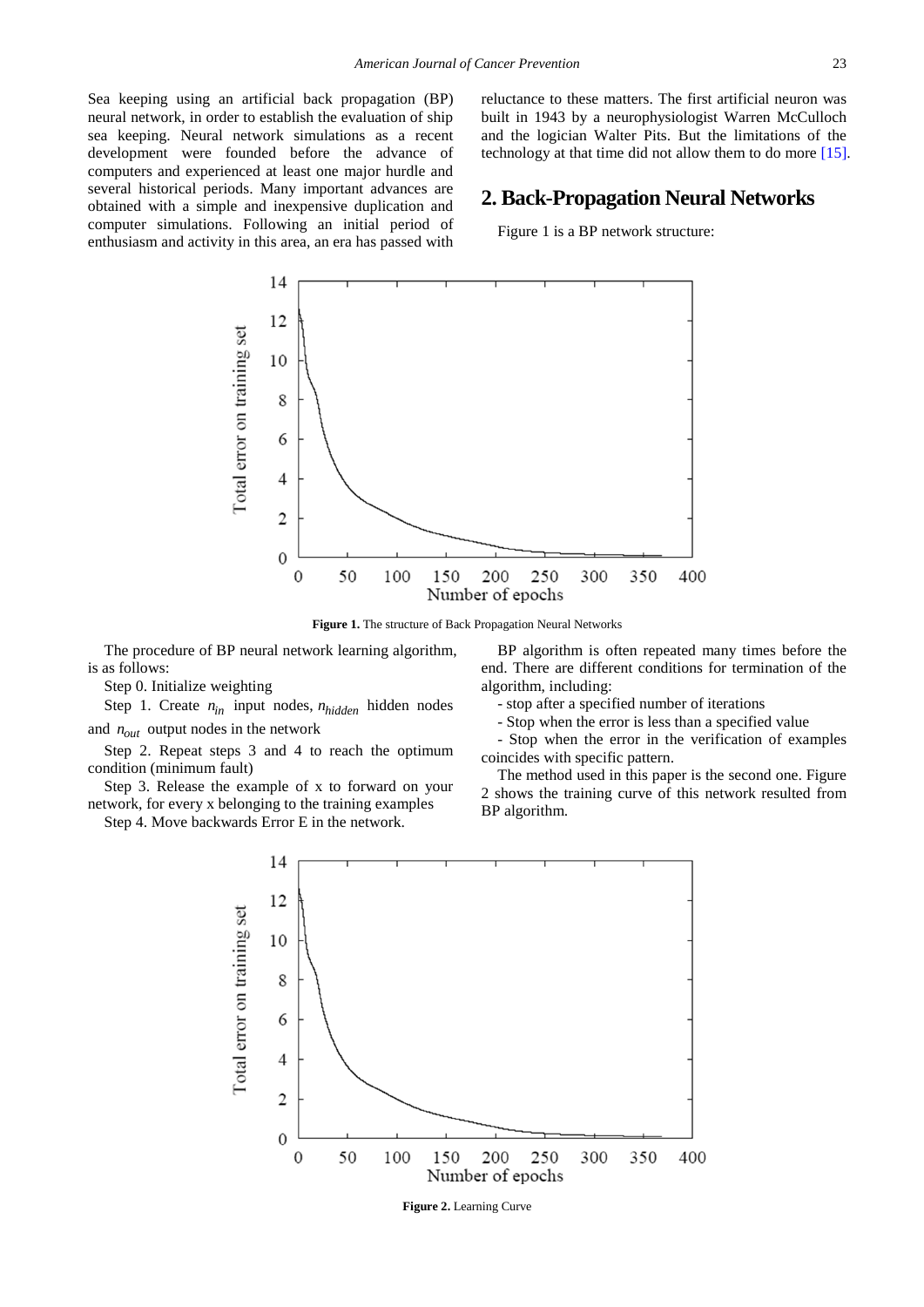# **3. Evaluation of Sea Keeping via (BP) Neural Network Model**

Selection of ship's sea keeping evaluation indexes has significant effect on navigation stability and also the other sea keeping factors. This paper analyzes the effect of the bad weather on the stability and safety of ship navigation via investigating various types of resources and researches, focusing on the ship navigations. Briefly, most important factors influencing sea keeping are roll, pitch, heave, reserved stability on the deck and MSI.

According to the criteria of ship's sea keeping, the following parameters are considered.

<span id="page-3-0"></span>

| <b>Table 1. Sea Keeping Evaluation Indexes</b> |                                  |  |  |  |  |  |
|------------------------------------------------|----------------------------------|--|--|--|--|--|
| Sea keeping factors                            | <b>Evaluated Possible Values</b> |  |  |  |  |  |
| Roll                                           | index value 15b                  |  |  |  |  |  |
| Pitch                                          | index value 5b                   |  |  |  |  |  |
| Heave                                          | index value 2m                   |  |  |  |  |  |
| Deck Wetness                                   | Probability 0.05                 |  |  |  |  |  |
| Propeller Emergence                            | Probability of waste 0.05        |  |  |  |  |  |
| Slamming                                       | Probability 0.03                 |  |  |  |  |  |
| MSI                                            | Index $0.4g$ (g=gravity)         |  |  |  |  |  |

Seven indexes of sea keeping presented in [Table 1](#page-3-0) are entered as the network's inputs in vector form. Ship's sea keeping amounts are obtained under irregular waves using spectral analysis and sea keeping relations.

Relationships proposed in this paper to calculate the density spectrum is based on ITTC function, in which the two parameters are calculated from population of sea wave spectrum, and then the ship behavior in irregular waves is predicted. ITTC's two parameter spectrums are suggested as below:

$$
S_{\xi}(\omega) = \frac{A}{\omega^{5 \exp}} \left\{-\frac{B}{\omega^4}\right\} \tag{1}
$$

Where  $\frac{\gamma^2}{T_1^4}$ ; B = 691/ $T_1^4$  $A = 173 \frac{h_{\gamma}^2}{4}$ ;  $B = 691$  $= 173^{19/3} \frac{1}{T_1^4}$ ;  $B = \frac{691}{T_1^4}$ , T<sub>1</sub> is concidered

wave's week-period feature,ω is the wave frequency and  $h_{1/3}^-$  is acceptable wave height.

Statistical results show that the northern wind of Pacific Ocean can cause significant waves, including height  $h_{1/3}^-$  = 7*m* and wave feature  $T_1$  = 8.7s. In order to calculate the North Pacific Ocean waves, when the wave height is 7m, results the curve illustrated in Figure 3.



**Figure 3.** North Pacific Ocean waves when the wind creates significant wave height

Ship's motion in 6 degrees of freedom indicates linear motion of a ship at sea, which responds to the input for irregular waves, based on the irregular wave's theory and the spectral analysis of random process.

$$
S_0(\omega_e) = |W_{\theta}(i\omega_e)|^2 S_{\zeta}(\omega_e)
$$
 (2)

$$
\omega_e = \omega - \frac{\omega^2 v}{g} \cos \mu \tag{3}
$$

$$
S_{\zeta}(\omega_e) = S_{\zeta}(\omega) / \left(1 - \frac{2\omega}{g} \nu \cos \mu\right) \tag{4}
$$

Where,  $SF(X)$  is the Grad frequency spectrum for a random wave function; SF (Xe) is the function frequency of the encountered wave spectrum;  $|WH(iXe)|^2$  is the frequency response function for the motion of the ship; SH (Xe) is spectral function for the motion of the ship; X is frequency of the ship; Xe is encountering frequency; v is velocity; L is wave direction and g is the acceleration due to gravity.

Thus, the variance of the ship's motion is 6 degrees of freedom.

$$
\sigma^2 = \int_0^\infty S_\theta(\omega_e) d\omega_e = \int_0^\infty \left| W_\theta i \omega_e \right|^2 S_\zeta(\omega_e) d\omega_e \qquad (5)
$$

After computing the variance, all ship's sea keeping motion parameters, which are defined by random process theory, are obtained using statistical techniques.

Domain of roll is 
$$
\varphi_{\lambda 3} 2 \sqrt{m_0}
$$
, where

 $m_0 = \sigma^2 = \int_0^\infty S_\theta(\omega_e) d\omega_e$ , Assuming that the model ship is in tonnage of the 20000T and height 170m, width of 25m and a draft of 9.5m and sailing in North Pacific ocean. Also wind index is 7 and the wave height indexes are  $h_{1/3}^{\text{-}} = 7m, T_1 = 8.7$ s.

The roll sea keeping indexes in mentioned waves at different angles are shown in curve in Figure 4. Similar curves for pitch and heave are obtained from wave direction angular curves, using the same principles.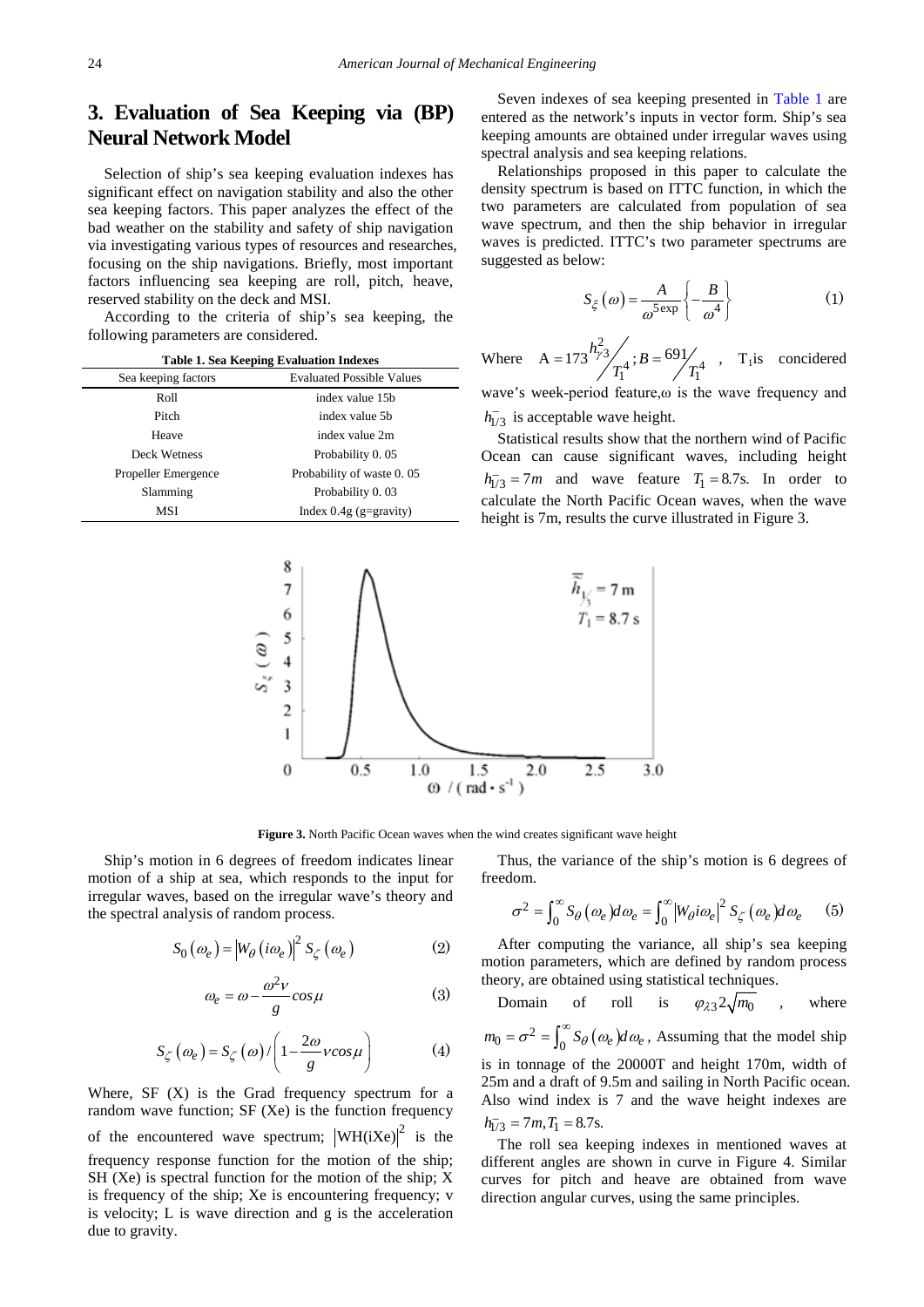

**Figure 4.** Significant wave height  $h_{1/3} = 7m$ ,  $T_1 = 8.7s$ . when rollingHave defined values with the wave direction angle curve

Other parameters introduced in table (1) includes: Slamming the bottom of the ship, Deck Wetness, Propeller Emergence calculated in accordance with irregular wave theory and slamming conditions, slamming the probability P and the unit time slamming number N can be calculated as:

$$
p = e^{\left[ -\left( \frac{d^2}{2\delta^2} + \frac{v^2}{2\delta^2} \right) \right]}
$$
 (6)

$$
N = \frac{1}{2\pi} \sqrt{\frac{\delta^2}{\sigma^2} p}
$$
 (7)

Where d is the draft measure;  $\sigma^2$  is variance of the relative displacement; v is critical relative velocity;  $\sigma^2$  is to calculate the variance from their relative speed point of view.

In the Deck Wetness and Propeller Emergence theories wastes are under the irregularity.

#### **3.1. The Network Output Vector**

BP network output is given based on the comprehensive evaluation of ship's sea keeping. Output vector of this equation leads to a comprehensive analysis of the sea keeping.

$$
R_x = \sum_{n=1}^{n} K_n \left( 1 - \frac{p_n}{p'_n} \right) \tag{8}
$$

Where,  $R_x$  is certain condition of sea, course and speed of one ship for navigation in the conditions. N is the number of sea keeping factors.  $K_n$  is actual weight;  $p_n$  as the shipping conditions is calculated for each respond's domain or occurrence possibility and  $p'_n$  is the sea keeping's factor value of each index.

## **3.2. Data Preprocessing for Back Propagation Neural Network Model**

In this paper, seven sea keeping factors were evaluated as network input, so the input vector to the Back propagation network has got 7 dimensions. Also the appointed equation is solved via this network output in order to overall evaluation of sample's sea keeping. Therefore the designed back propagation network output matrix has got same dimensions to the sample, which is designed for 30. 28 of them are used as statistical to train the Bp (propagation) neural network and the remaining two samples are applied to test the modeled network.

The performance of data designed in this model, are part of examples, which are shown in [Table 2.](#page-4-0)

**Table 2**. **BP neural network model part sample data**

<span id="page-4-0"></span>

| No.            | P1    | P <sub>2</sub> | P3   | P4   | P5   | P <sub>6</sub>               | P7   | $R_{x}$ |
|----------------|-------|----------------|------|------|------|------------------------------|------|---------|
| 1              | 0.00  | 2.70           | 1.85 | 0.09 | 0.10 | 0.08                         | 0.20 | 0.3022  |
| 2              | 4.50  | 2.10           | 1.30 | 0.05 |      | $0.02 \quad 0.02$            | 0.05 | 0.5878  |
| 3              | 14.65 | 1.00           | 0.35 | 0.08 |      | $0.07 \quad 0.04$            | 0.09 | 0.3360  |
| $\overline{4}$ | 11.50 | 2.34           | 1.35 | 0.07 | 0.03 | 0.04                         | 0.06 | 0.3464  |
| 5              | 7.90  | 3.10           | 1.70 | 0.09 |      | $0.05 \quad 0.05$            | 0.21 | 0.2578  |
| 6              | 5.45  | 3.90           | 1.80 | 0.10 |      | $0.10 \quad 0.06 \quad 0.26$ |      | 0.1590  |
| 7              | 0.00  | 2.30           | 1.50 | 0.06 | 0.05 | 0.08                         | 0.16 | 0.4667  |
| 8              | 0.80  | 1.35           | 0.09 | 0.10 | 0.05 | 0.04                         | 0.03 | 0.6998  |
| 9              | 2.80  | 1.50           | 1.00 | 1.10 |      | $0.05 \quad 0.04$            | 0.03 | 0.5702  |
| 10             | 8.45  | 2.70           | 1.50 | 0.08 | 0.04 | 0.05                         | 0.20 | 0.1634  |

Ship's sea keeping evaluation model using MATLAB software and the obtained network input and output vector from the sample data, leading to the selection of the network nodes which results applicable evaluation of ship's sea keeping. Stopping conditions of the training process from input to the output are setting the network systems to ensure the accuracy of different stability parameters. Using the MATLAB software, the navigation condition of a 20000T vessel at North Pacific Ocean, wind 7, modeled and evaluated using back propagation network. The modeled network training process at mentioned evaluation is shown in Figure 5.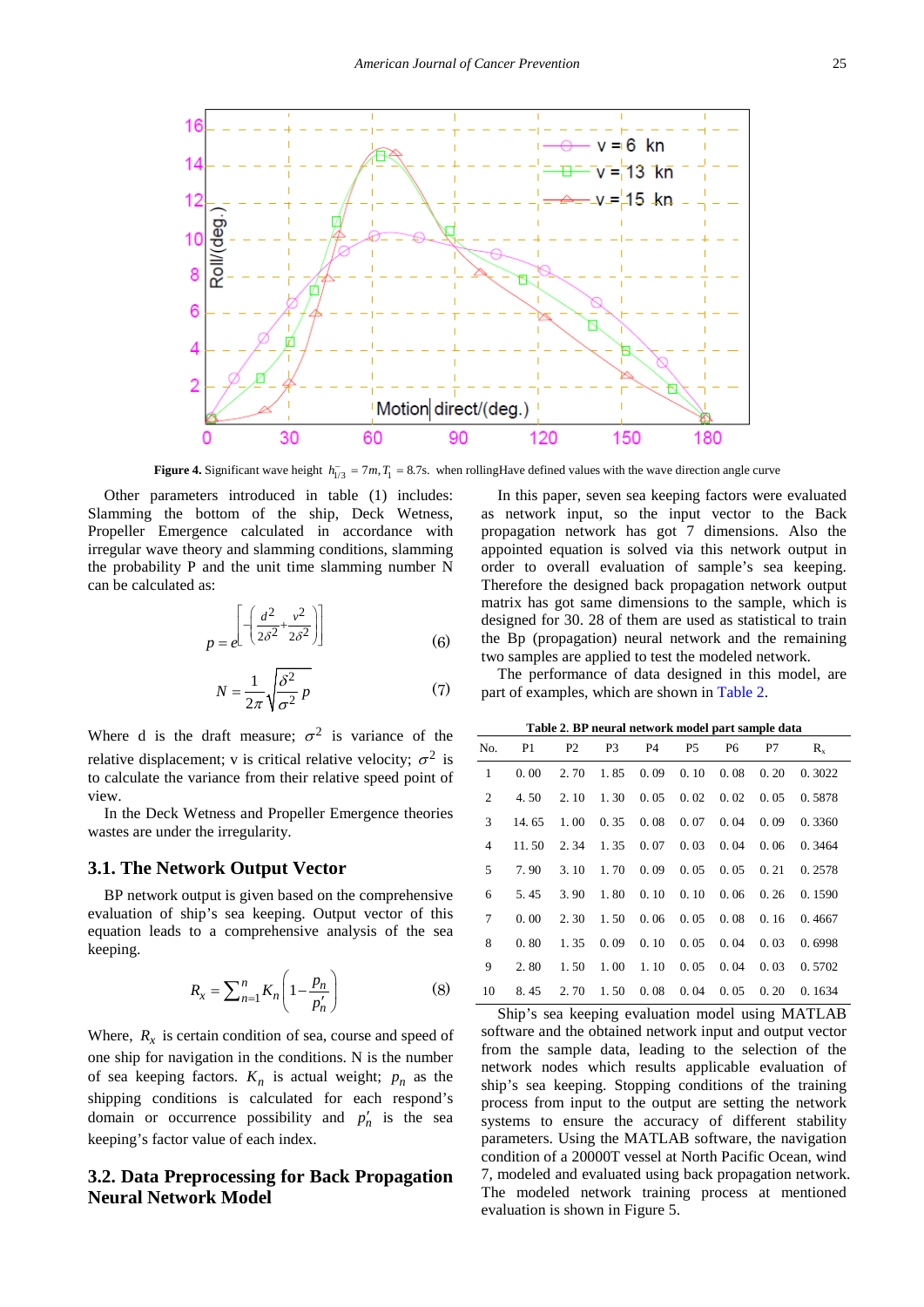

**Figure 5.** Network training process

Using the (Sim) command in MATLAB a function to train the neural network of back propagation is composed.

> $a = \sin(net, P - test)$  $a = 0.2994, 0.1676$

Comparison and application of network output values, is leading to a comprehensive evaluation of thesea keeping parameters. Evaluation values obtained from the network and modeled relations are presented in [Table 3.](#page-5-0)

**Table 3. Network output value and the evaluated value of comparative evaluation equation**

<span id="page-5-0"></span>

| Network output value | evaluation values | Absolute error |
|----------------------|-------------------|----------------|
| 0.2994               | 0.3027            | 0.0033         |
| 0.1676               | 0.1634            | 0.0042         |

As shown in Table. 3 error of sea keeping evaluations are very small and results are acceptable. This indicates the possibility of using artificial networks to measure the wave resistance.

# **4. Application Ship's Sea Keeping Evaluation in Sample Vessel**

The method proposed in this paper is used to evaluate sea keeping on a class of 2000T model in the ocean. Followings are obtained from inspection of the sample vessel:

170 meters long, 25 meters wide, 9.5 meters draft, 12.60 meters molded depth,  $3621m<sup>3</sup>$  displacement,  $235.60m<sup>2</sup>$  middle section area,  $31331m<sup>3</sup>$  volume of drainage, ship navigating in the northern waters of Pacific Ocean, wind parameter7. The index of the wave height, 7 meters, the profile of periodic waves (period) is 8.7 seconds, the initial velocity of the ship 13kn, angle of initial encountering 150°, the angle of the wave direction is 150°, values of 7 sea keeping factors respectively, 7.90, 3.10, 1.70, 0.09, 0.05, 0.05, 0.21. There for the network input matrix is defined by:

 $P1 = [7.90; 3.10; 1.70; 0.09; 0.05; 0.05; 0.21]$ 

P matrix input to the modeled sea keeping network, gives the output,  $a = 0.1742$ . With varying the speed of ship and increasing it to the border of 15knand fixing the other parameters, sea keeping factor values will be 6.20, 3.14, 1.95, 0.10, 0.10, 0.07, and 0.27.

Thus the input network matrix (P2) is defined as following:

 $P2 = [6.20; 3.14; 1.95; 0.10; 0.10; 0.07; 0.27]$ 

The output of the network model in this case would be  $a = 0.3030$ .

In the new case speed of ship will drop back to 13kn again. Encountering angle will be fixed and the angle of the wave will rise to 105°. In new situation, network model to evaluate sea keeping input is as follows:

$$
P4 = [8.40; 1.15; 1.30; 0.06; 0.04; 0.04; 0.19]
$$

The output of the network is increased to  $a = 0.3986$ .

[Table 4](#page-5-1) for all cases, show the evaluation of sea keeping obtained from back propagation neural network.

<span id="page-5-1"></span>

| Safety evaluation value<br>P(kn)<br>Course $P(b)$ |  |
|---------------------------------------------------|--|
| 13<br>0.2698<br>150                               |  |
| 15<br>0.1742<br>150                               |  |
| 15<br>0.3030<br>165                               |  |
| 13<br>0.3986<br>165                               |  |

According to the evaluation made by the presented neural model, larger values make the border more secure in [Table 4.](#page-5-1) Thus, referring to Table (0.4) and comparing the conditions listed, speed 13kn; 165°angle, has a more secure evaluation compared with three other state.

# **5. Conclusions**

In this paper, a back propagation neural network (BP) designed and introduced and it has got the ability to assess ship's sea keeping. Applying presented method of modeling sea keeping behavior, more reasonable results are expected and it seems to be more economic either, and it shows that calculating model to model gives improved results. Using the neural network and MATLAB software for further investigation, proves that as a designing method for sea keeping evaluation is an effective method.